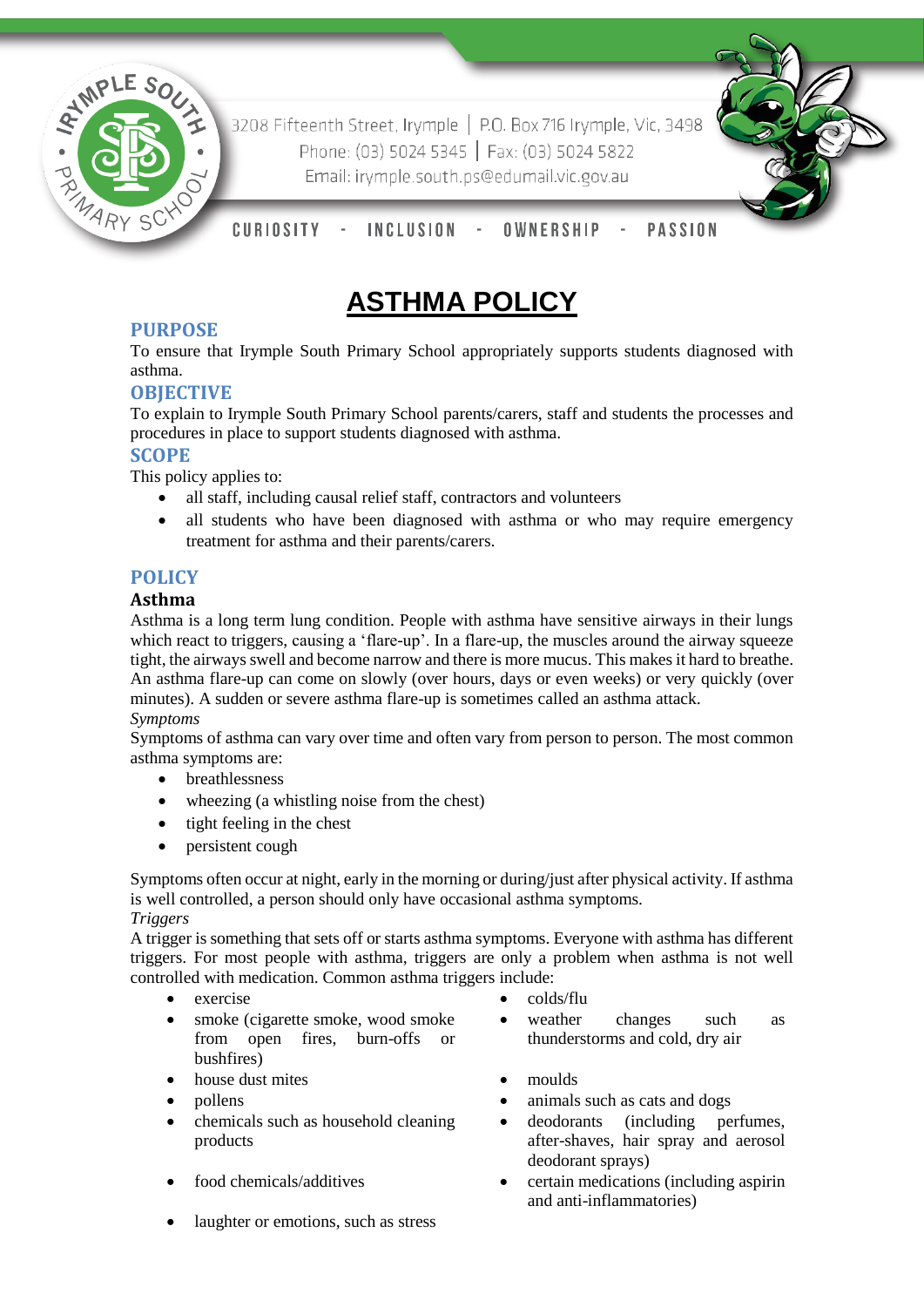#### **Asthma management**

If a student diagnosed with asthma enrols at Irymple South Primary School:

- 1. Parents/carers must provide the school with an [Asthma Care Plan](http://www.education.vic.gov.au/school/principals/spag/health/Documents/AsthmaCarePlan.pdf) which has been completed by the student's medical practitioner. The plan must outline:
	- the prescribed medication taken by the student and when it is to be administered, for example as a pre-medication to exercise or on a regular basis
	- emergency contact details
	- the contact details of the student's medical practitioner
	- the student's known triggers
	- the emergency procedures to be taken in the event of an asthma flare-up or attack.
- 2. Parents/carers should also provide a photo of the student to be included as part of the student's Asthma Care Plan.
- 3. Irymple South Primary School will keep all Asthma Care Plans:
	- Front office
	- Child's classroom in the contacts folder

-Parents that provide Ventolin and spacer are placed into a plastic sealed bag and left in the classroom for teachers

- 4. School staff may also work with parents/carers to develop a Student Health Support Plan which will include details on:
	- how the school will provide support for the student
	- identify specific strategies
	- allocate staff to assist the student
- 5. If a student diagnosed with asthma is going to attend a school camp or excursion, Irymple South Primary School parents/carers are required to provide any updated medical information. This is also included on the risk assessment before attendance.
- 6. If a student's asthma condition or treatment requirements change, parent/carers must notify the school and provide an updated Asthma Care Plan.
- 7. School staff will work with parents/carers to review Asthma Care Plans (and Student Health Support Plans) once a year.

## **Student asthma kit**

All students diagnosed with asthma are required to have a student asthma kit at school which contains:

- their own prescribed reliever medication labelled with the student's name
- $\bullet$  their spacer (if they use one)

These are stored in their classroom.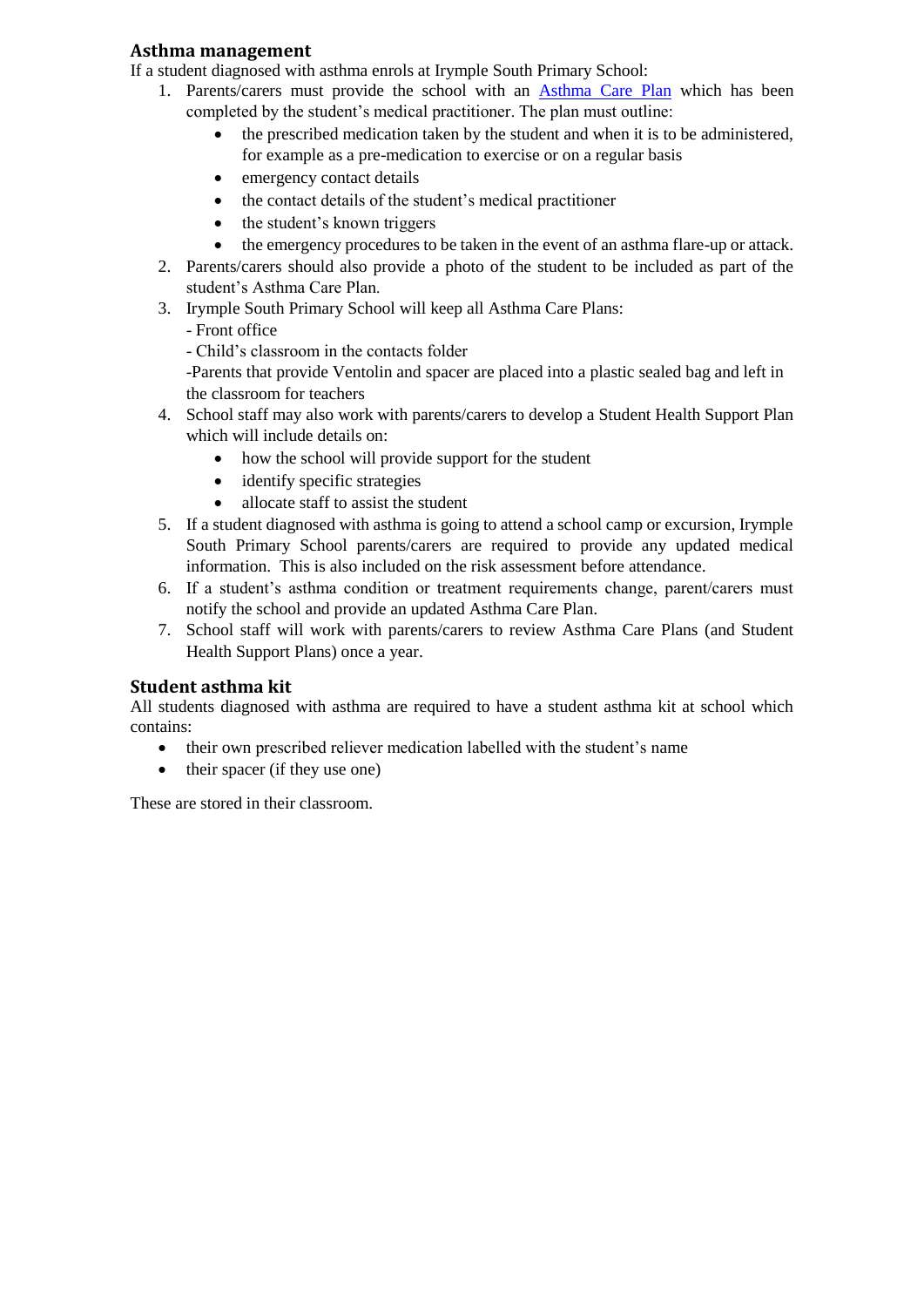## **Asthma emergency response plan**

If a student is:

- having an asthma attack
- difficulty breathing for an unknown cause, even if they are not known to have asthma

School staff will endeavour to follow the Asthma First Aid procedures outlined in the table below. School staff may contact Triple Zero "000" at any time.

| <b>Step</b>      | <b>Action</b>                                                                      |  |  |  |  |  |
|------------------|------------------------------------------------------------------------------------|--|--|--|--|--|
| 1.               | Sit the person upright                                                             |  |  |  |  |  |
|                  | Be calm and reassuring                                                             |  |  |  |  |  |
|                  | Do not leave them alone                                                            |  |  |  |  |  |
|                  | Seek assistance from another staff member or reliable student to locate the        |  |  |  |  |  |
|                  | student's reliever, the Asthma Emergency Kit and the student's Asthma              |  |  |  |  |  |
|                  | Care Plan (if available).                                                          |  |  |  |  |  |
|                  | If the student's action plan is not immediately available, use the Asthma          |  |  |  |  |  |
|                  | First Aid as described in Steps 2 to 5.                                            |  |  |  |  |  |
| 2.               | Give 4 separate puffs of blue or blue/grey reliever puffer:                        |  |  |  |  |  |
|                  | Shake the puffer                                                                   |  |  |  |  |  |
|                  | Use a spacer if you have one                                                       |  |  |  |  |  |
|                  | Put 1 puff into the spacer                                                         |  |  |  |  |  |
|                  | Take 4 breaths from the spacer                                                     |  |  |  |  |  |
|                  | Remember – Shake, 1 puff, 4 breaths                                                |  |  |  |  |  |
| 3.               | Wait 4 minutes                                                                     |  |  |  |  |  |
|                  | If there is no improvement, give 4 more separate puffs of blue/grey reliever       |  |  |  |  |  |
|                  | as above                                                                           |  |  |  |  |  |
|                  | (or give 1 more dose of Bricanyl or Symbiocort inhaler)                            |  |  |  |  |  |
| $\overline{4}$ . | If there is still no improvement call Triple Zero "000" and ask for an ambulance.  |  |  |  |  |  |
|                  | Tell the operator the student is having an asthma attack                           |  |  |  |  |  |
|                  | Keep giving 4 separate puffs every 4 minutes until emergency assistance            |  |  |  |  |  |
|                  | arrives                                                                            |  |  |  |  |  |
|                  | (or 1 dose of Bricanyl or Symbicort every 4 minutes $-$ up to 3 doses of           |  |  |  |  |  |
|                  | Symbicort)                                                                         |  |  |  |  |  |
| 5.               | If asthma is relieved after administering Asthma First Aid, stop the treatment and |  |  |  |  |  |
|                  | observe the student. Notify the student's emergency contact person and record the  |  |  |  |  |  |
|                  | incident                                                                           |  |  |  |  |  |

Staff will call Triple Zero "000" immediately if:

- the person is not breathing
- if the person's asthma suddenly becomes worse or is not improving
- if the person is having an asthma attack and a reliever is not available
- if they are not sure if it is asthma
- if the person is known to have anaphylaxis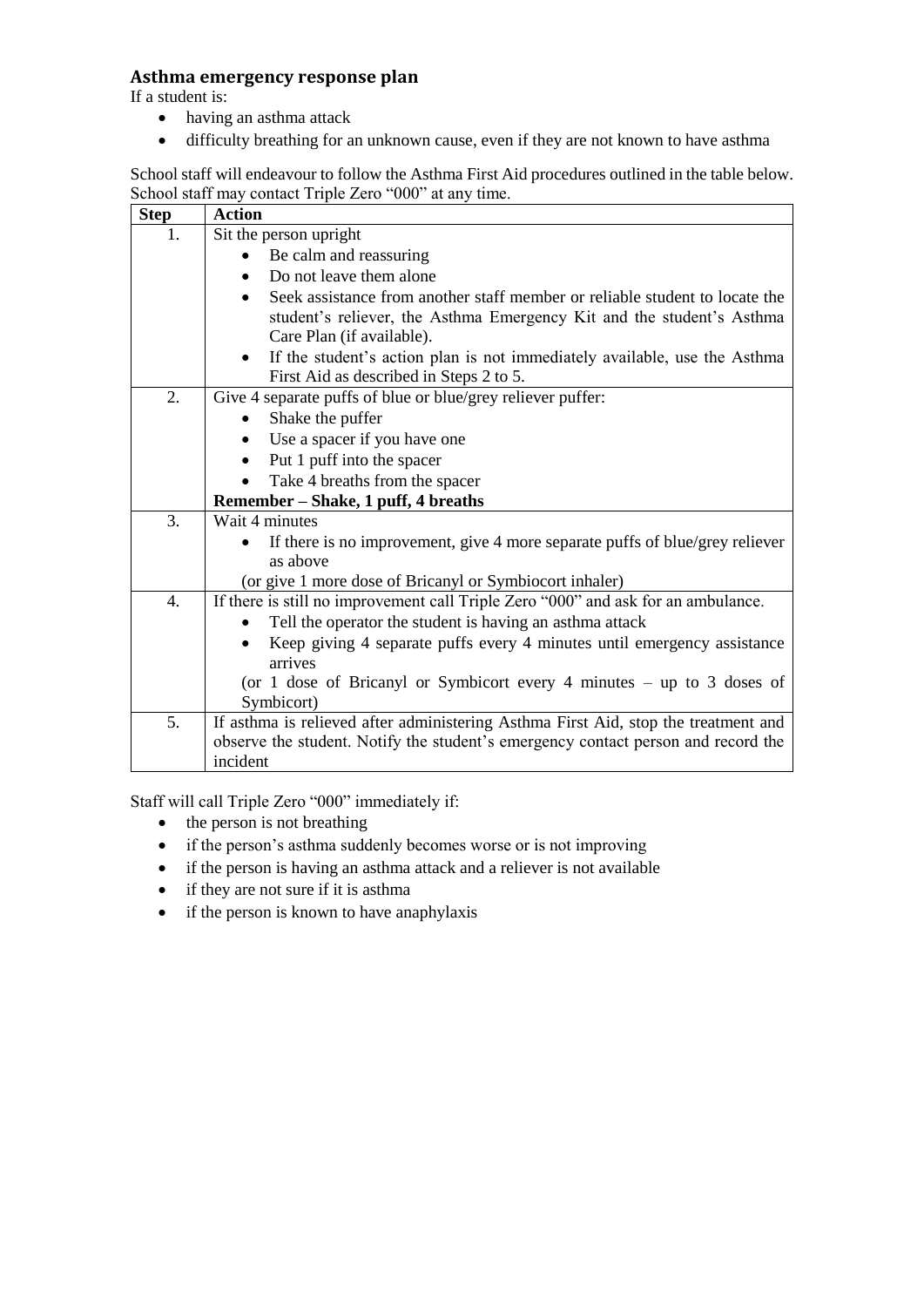## **Training for staff**

Irymple South Primary School will arrange the following asthma management training for staff:

| <b>Staff</b>   | <b>Completed by</b>                         | Course            | Provider      | Cost        | <b>Valid for</b> |
|----------------|---------------------------------------------|-------------------|---------------|-------------|------------------|
| Group 1        | School staff with a direct Asthma first aid |                   | The Asthma    | Free to all | 3 years          |
| <b>General</b> | with<br>teaching<br>role                    | management for    | Foundation of | schools     |                  |
| <b>Staff</b>   | students<br>affected<br>by                  | education staff   | Victoria      |             |                  |
|                | asthma or other school (non-accredited)     |                   |               |             |                  |
|                | directed by<br>the<br>staff                 | One hour face-to- |               |             |                  |
|                | principal after conducting                  | face or online    |               |             |                  |
|                | a risk assessment.                          | training.         |               |             |                  |
|                |                                             |                   |               |             |                  |
|                |                                             |                   |               |             |                  |

Irymple South Primary School will also conduct an annual briefing for staff on:

- the procedures outlined in this policy
- the causes, symptoms and treatment of asthma
- identities of the students diagnosed with asthma
- how to use a puffer and spacer
- the location of:
	- o the Asthma Emergency Kits
	- o asthma medication which has been provided by parents for student use.

Irymple South will also provide a briefing if the principal decides it is necessary depending on the nature of the work being performed for CRTs and Volunteers.

#### **Asthma Emergency Kit**

Irymple South Primary School provide and maintain 6 emergency asthma kits in our emergency bags. We also provide and maintain 1 emergency kit that remains at school. All other kits are kept on school premises at the front office and are mobile for off site activities such as:

- yard duty
- camps and excursions.

The Asthma Emergency Kit will contain:

- at least 1 blue or blue/grey reliever medication such as Airomir, Admol or Ventolin
- at least 2 spacer devices (for single person use only) to assist with effective inhalation of the blue or blue/grey reliever medication (Irymple South Primary School will ensure spare spacers are available as replacements). Spacers will be stored in a dust proof container.
- clear written instructions on Asthma First Aid, including:
	- o how to use the medication and spacer devices
	- o steps to be taken in treating an asthma attack
	- o A record sheet/log for recording the details of an asthma first aid incident, such as the number of puffs administered

Our First Aid Officer will monitor and maintain the Asthma Emergency Kits. They will:

- ensure all contents are maintained and replaced where necessary
- regularly check the expiry date on the canisters of the blue or blue/grey reliever puffers and place them if they have expired or a low on doses
- replace spacers in the Kits after each use (spacers are single-person use only)
- dispose of any previously used spaces.

The blue or blue/grey reliever medication in the Asthma Emergency Kits may be used by more than one student as long as they are used with a spacer. If the devices come into contact with someone's mouth, they will not be used again and will be replaced.

After each use of a blue or blue/grey reliever (with a spacer):

- remove the metal canister from the puffer (do not wash the canister)
- wash the plastic casing
- rinse the mouthpiece through the top and bottom under running water for at least 30 seconds
- wash the mouthpiece cover
- air dry then reassemble
- test the puffer to make sure no water remains in it, then return to the Asthma Emergency Kit.